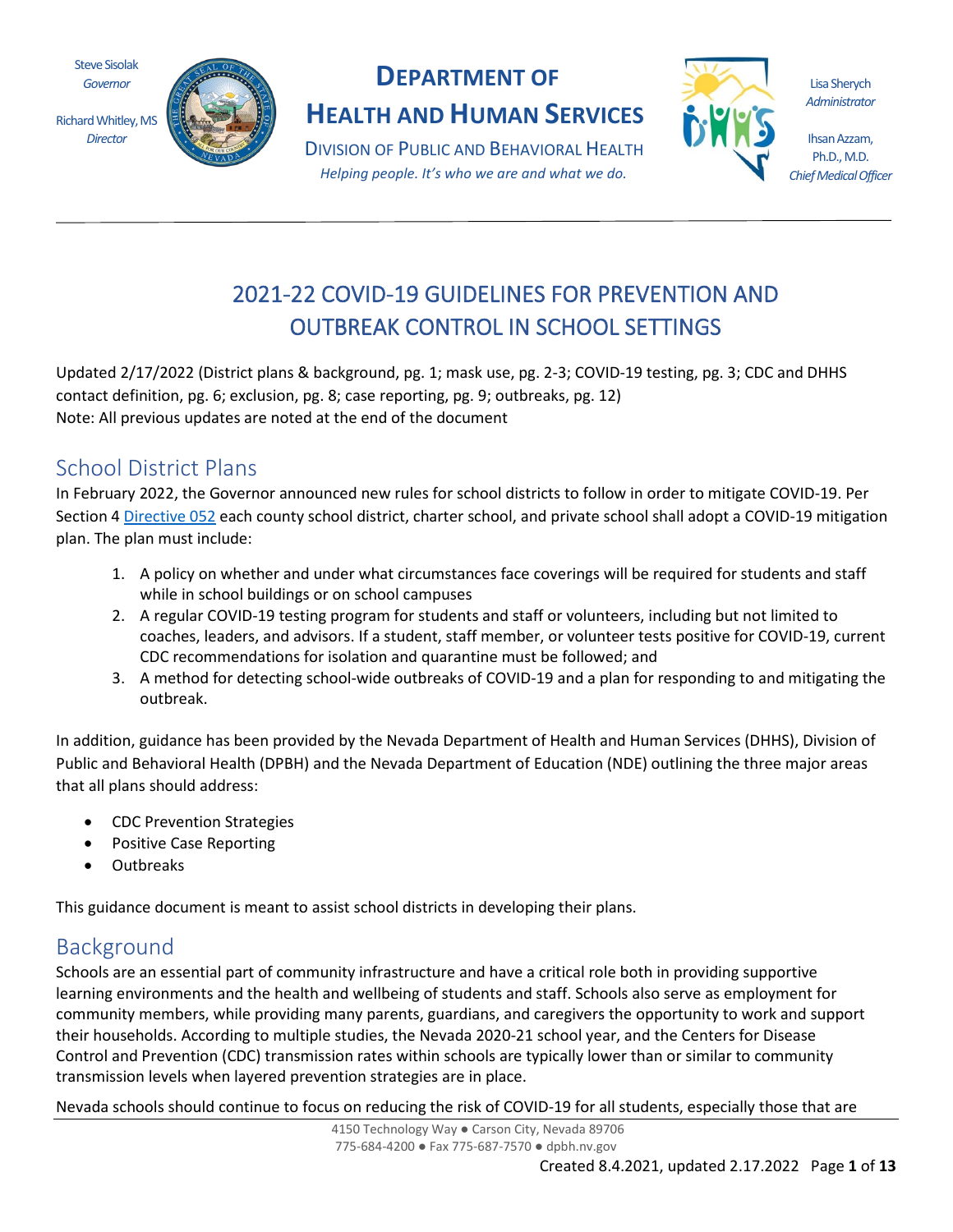not eligible to be vaccinated. The introduction of several COVID-19 variants of concern, including the highly transmissible Omicron variant and the Delta variant, changed the landscape of the 2021-22 school year. Future variants with increased transmissibility have the potential for exponential growth in outbreaks especially in communities and settings with low vaccination rates and limited mask use. Therefore, Nevada school districts should expect and plan for occurrences of COVID-19 within school communities.

DHHS supports full in-person learning with the proper prevention and mitigation measures in place, consistent with CDC's Guidance for COVID-19 Prevention in K-12 Schools and the American Academy of Pediatrics (AAP) COVID-19 Guidance for Safe Schools.<sup>[1](#page-1-0)[2](#page-1-1)</sup> This document is intended to provide guidance regarding important prevention measures recommended to be in place for routine school opening plans. As noted above, district plans should also include detailed outbreak mitigation strategies that will be put into place should a school experience an outbreak.

This document will continue to be updated as more is learned about transmission within schools and to align with any further guidance produced by CDC and AAP.

### Promoting Vaccination

Achieving high levels of COVID-19 vaccination among eligible students as well as teachers, staff, and household members is one of the most critical strategies to help schools safely maintain in-person operations.

Vaccination is currently the leading public health prevention strategy to manage the COVID-19 pandemic. People who are fully vaccinated and boosted against COVID-19 are at low risk of symptomatic or severe infection. According to CDC, a growing body of evidence suggests that people who are fully vaccinated and boosted against COVID-19 are less likely to have a symptomatic infection or transmit COVID-19 to others compared to people who are not fully vaccinated.<sup>[3](#page-1-2)</sup>

CDC continues to reinforce that vaccination is still the leading public health prevention strategy to manage the COVID-19 pandemic. COVID-19 vaccines are safe and effective at preventing COVID-19, especially severe illness and death. The CDC provides resources to assist schools with promoting vaccine: [https://www.cdc.gov/vaccines/covid-](https://www.cdc.gov/vaccines/covid-19/planning/school-located-clinics/how-schools-can-support.html)[19/planning/school-located-clinics/how-schools-can-support.html](https://www.cdc.gov/vaccines/covid-19/planning/school-located-clinics/how-schools-can-support.html)

Individuals who are 5 years of age and older are eligible for COVID-19 vaccination. At this time, only the Pfizer-BioNTech COVID-19 vaccine is authorized and recommended for children aged 5-11. Schools should promote vaccinations among teachers, staff, families, and eligible students by providing information about COVID-19 vaccination, encouraging vaccine trust and confidence, and establishing supportive policies and practices that make getting vaccinated as easy and convenient as possible. Additionally, for some immunocompromised children aged 5-11, CDC now recommends an additional dose of the Pfizer-BioNTech COVID-19 vaccine to complete the primary series, a total of three doses. Also, the CDC now recommends booster shots 5 months after the completion of the primary series of Moderna and Pfizer-BioNTech COVID-19 vaccine for those aged 12 and older. Vaccine recommendations are rapidly changing, the latest CDC guidelines can be access here:<https://www.cdc.gov/coronavirus/2019-ncov/vaccines/stay-up-to-date.html>

Vaccine appointments can be scheduled online at:<https://www.nvcovidfighter.org/> or by phone at 800-401-0946.

### Mask Use

**CDC recommends universal indoor masking for all teachers, staff, students, and visitors to K-12 schools, regardless of vaccination status.** The American Academy of Pediatrics (AAP), Nevada Chapter advises that in most cases, a child who is unable to wear a mask safely for medical reasons should not attend school in-person, especially in an outbreak setting or in a community with substantial or high transmission**.** Full guidance on mask exemptions from AAP, Nevada Chapter can

<span id="page-1-1"></span><sup>2</sup> American Academy of Pediatrics, COVID-19 Guidance for Safe Schools: [https://services.aap.org/en/pages/2019-novel-coronavirus](https://services.aap.org/en/pages/2019-novel-coronavirus-covid-19-infections/clinical-guidance/covid-19-planning-considerations-return-to-in-person-education-in-schools/)[covid-19-infections/clinical-guidance/covid-19-planning-considerations-return-to-in-person-education-in-schools/](https://services.aap.org/en/pages/2019-novel-coronavirus-covid-19-infections/clinical-guidance/covid-19-planning-considerations-return-to-in-person-education-in-schools/)

<span id="page-1-2"></span><sup>3</sup> <https://www.cdc.gov/coronavirus/2019-ncov/vaccines/effectiveness/why-measure-effectiveness/breakthrough-cases.html>

4150 Technology Way ● Carson City, Nevada 89706 775-684-4200 ● Fax 775-687-7570 ● dpbh.nv.gov

<span id="page-1-0"></span><sup>1</sup> CDC, K-12 Guidance:<https://www.cdc.gov/coronavirus/2019-ncov/community/schools-childcare/k-12-guidance.html>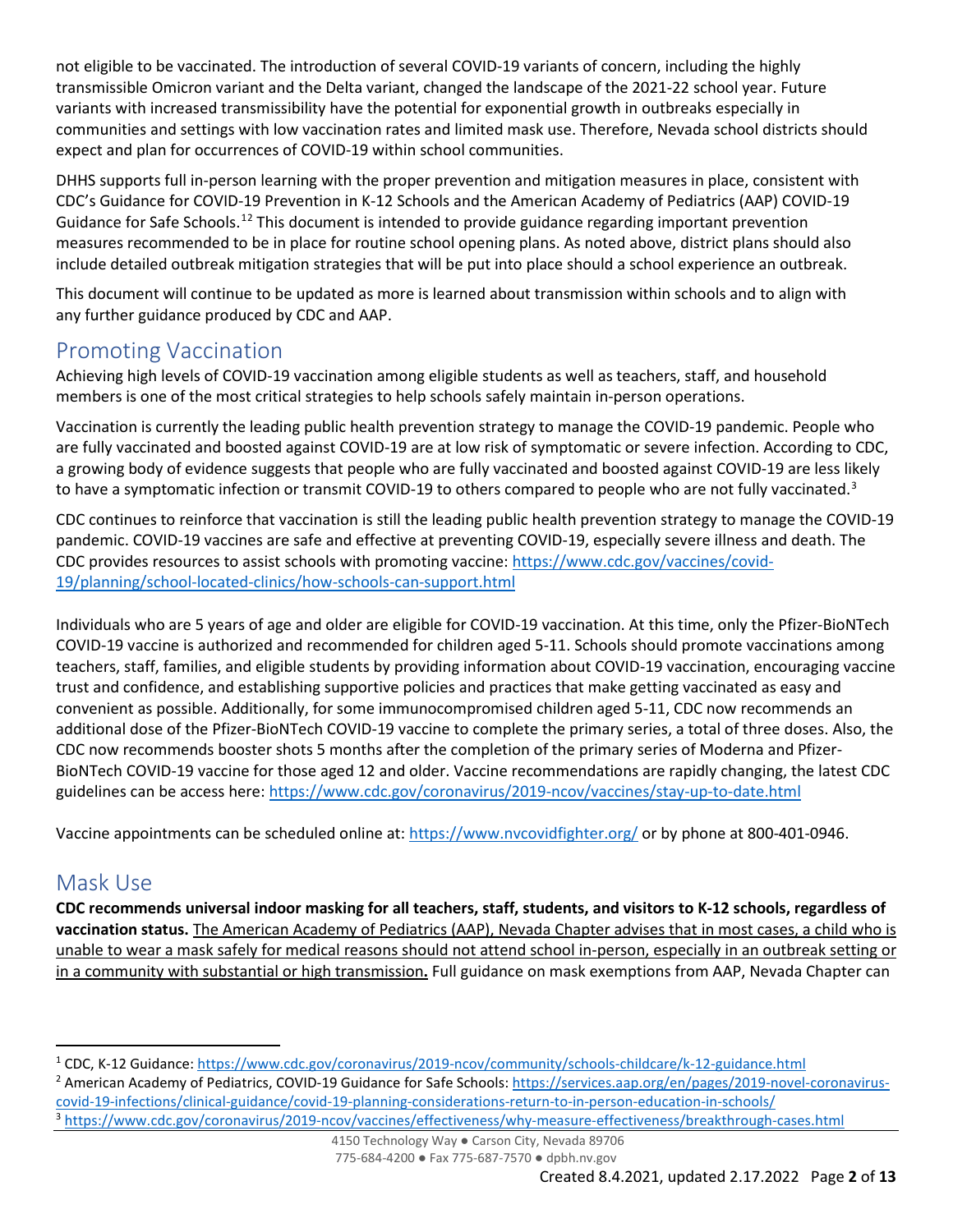be found here: [https://nvhealthresponse.nv.gov/wp-content/uploads/2021/12/Mask-](https://nvhealthresponse.nv.gov/wp-content/uploads/2021/12/Mask-Exemptions-in-Children-and-Adolescents.pdf)Exemptions-in-Children-and-[Adolescents.pdf](https://nvhealthresponse.nv.gov/wp-content/uploads/2021/12/Mask-Exemptions-in-Children-and-Adolescents.pdf) 

If individuals wear face masks properly to cover their nose and mouth, they are effective in helping prevent the spread of COVID-19. Masks should meet CD[C recommendations](https://www.cdc.gov/coronavirus/2019-ncov/prevent-getting-sick/about-face-coverings.html) in terms of use and quality.

In an effort to reduce the overall burden of contact tracing on K-12 schools while ensuring high-risk exposures are prioritized, DHHS will no longer consider **masked** contact in a K-12 setting as an exposure regardless of distancing. This pivot allows schools to focus resources on identifying high-risk, indoor, unmasked exposures most likely to result in transmission. More details can be found in the [quarantine](#page-4-0) section below. Additionally, schools can only participate in a [Test to Stay](#page-9-0) Program if the school has universal masking among staff and students as described above.

When teachers, staff, and students consistently and correctly wear a facemask, they protect others as well as themselves. Consistent and correct facemask use is especially important indoors and in crowded settings when physical distancing cannot be maintained.

**Pursuant to [Directive 052,](https://nvhealthresponse.nv.gov/wp-content/uploads/2022/02/2.10.22-Removal-of-Masks.pdf) use of face coverings is not required within the school setting, unless the school is experiencing an outbreak of COVID-19. Schools that are experiencing an outbreak must implement appropriate mitigation measures, including universal masking for the duration of the outbreak. Masking must also occur for anyone who has COVID-19 and is following the shortened isolation and quarantine periods, which allow for 5 days of masking after 5 days of either isolation or quarantine as outlined later in the document. Use of face coverings is required on public transportation pursuant to the [CDC order](https://www.cdc.gov/quarantine/masks/mask-travel-guidance.html) issued on January 29, 2021. This includes all passengers and all personnel operating public transportation vehicles, which includes school buses.** 

## Physical Distancing

To promote full in-person learning, CDC recommends schools maintain at least 3 feet of physical distance between students within classrooms. This reduction from 6 feet of physical distancing should also be combined with universal indoor mask wearing to reduce transmission risk. When it is not possible to maintain a physical distance of at least 3 feet, such as when schools cannot fully reopen while maintaining these distances, it is especially important to layer multiple other prevention strategies, such as universal indoor masking, screening testing, cohorting, improved ventilation, handwashing and covering coughs and sneezes, staying home when sick with symptoms of infectious illness including COVID-19, and regular cleaning to help reduce transmission risk. Mask use by people who are not fully vaccinated is particularly important when physical distance cannot be maintained. A distance of at least 6 feet is recommended between students and teachers/staff, and between teachers/staff who are not fully vaccinated.

## COVID-19 Testing

Screening testing identifies infected people, including those with or without symptoms (or before development of symptoms) who may be contagious, so that measures can be taken to prevent further transmission. In K-12 schools, screening testing can help promptly identify and isolate cases, quarantine those who may have been exposed to COVID-19 and are not fully vaccinated. CDC guidance provides that people who are fully vaccinated do not need to participate in screening testing.

DHHS recommends that testing of all those that are unvaccinated, both staff and students occur at least weekly to be effective. In schools where testing of all staff and students is not feasible, schools may consider multiple testing strategies, for example, testing a random sample of at least 10% of staff and students who are not fully vaccinated.

Weekly testing of those involved in school-based extracurricular activities, including athletics, should occur for those that are not fully vaccinated. Those that should be included in the testing program include student athletes, participants, coaches, trainers, and other people (such as adult volunteers) who are not fully vaccinated and could come into close contact with others during these activities. Any activities with elevated risk such as those that involve singing, shouting, band, and exercise that could lead to increased exhalation should be included. If community transmission reaches CDC's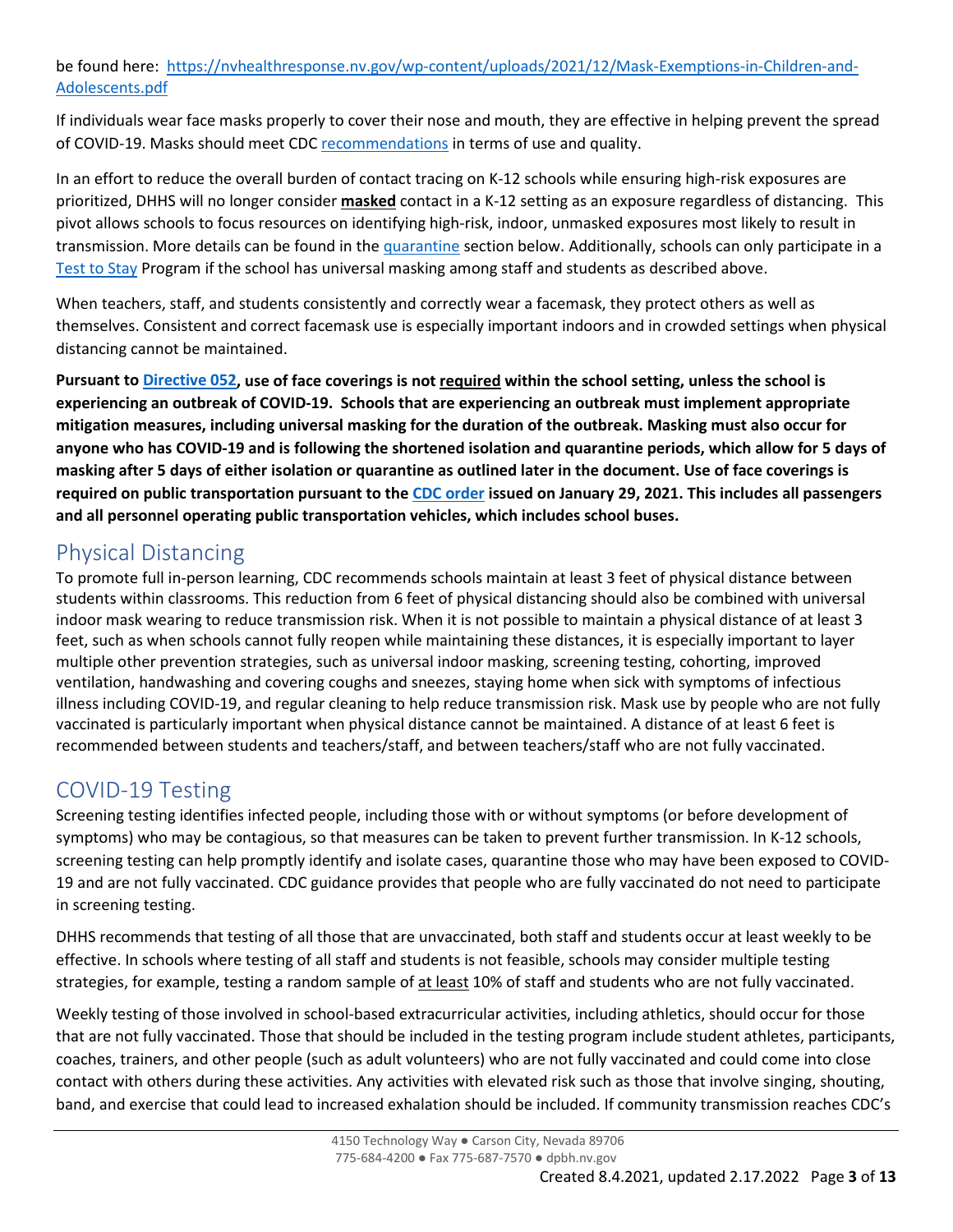substantial transmission level (orange), screening for this group should increase to twice weekly. Once community transmission reaches the high transmission level (red), sports and extracurricular activities should be canceled or held virtually to protect in-person learning, unless all participants are fully vaccinated.

The following table produced by CDC outlines school testing recommendations. While school districts might not choose to follow these exact recommendations, schools should consider mitigation and testing measures that may need to be adjusted based on increased or decreased community transmission. One emphasis is on sports and extracurricular activities that have increased risk of transmission such as choir, band, and high-impact sports where masking is not feasible. Please note the fourth bullet point below the table which states: 'At a minimum screening testing should be offered to people who are not fully vaccinated.'

## Table 1. Screening Testing Recommendations for K-12 Schools by Level of **Community Transmission**

|                                         | Low<br>Transmission <sup>1</sup><br><b>Blue</b>                                                                                         | Moderate<br><b>Transmission</b><br>Yellow                                                    | <b>Substantial</b><br><b>Transmission</b><br>Orange                                                            | <b>High</b><br><b>Transmission</b><br><b>Red</b>                                                                        |  |  |
|-----------------------------------------|-----------------------------------------------------------------------------------------------------------------------------------------|----------------------------------------------------------------------------------------------|----------------------------------------------------------------------------------------------------------------|-------------------------------------------------------------------------------------------------------------------------|--|--|
| <b>Students</b>                         | Do not need to<br>screen students.                                                                                                      | Offer screening testing for students <sup>4</sup> at least once per week.                    |                                                                                                                |                                                                                                                         |  |  |
| <b>Teachers and staff</b>               | Offer screening testing for teachers and staff <sup>4</sup> at least once per week.                                                     |                                                                                              |                                                                                                                |                                                                                                                         |  |  |
| High risk sports and<br>activities      | Recommend screening testing for high-risk<br>sports <sup>2</sup> and extracurricular activities <sup>3</sup> at least<br>once per week. |                                                                                              | Recommend<br>screening testing for<br>high-risk sports and<br>extracurricular<br>activities twice per<br>week. | Cancel or hold high-<br>risk sports and<br>extracurricular<br>activities virtually to<br>protect in-person<br>learning. |  |  |
| Low- and<br>intermediate-risk<br>sports | Do not need to<br>screen students<br>participating in low-<br>and intermediate-<br>risk sports. <sup>2</sup>                            | Recommend screening testing for low- and intermediate-risk sports at<br>least once per week. |                                                                                                                |                                                                                                                         |  |  |

<sup>1</sup> Levels of community transmission defined as total new cases per 100,000 persons in the past 7 days (low, 0-9; moderate 10-49; substantial, 50-99, high, ≥100) and percentage of positive tests in the past 7 days (low, <5%; moderate, 5-7.9%; substantial, 8-9.9%; high, ≥10%.)

<sup>2</sup> Examples of low-risk sports are diving and golf; intermediate-risk sport examples are baseball and cross country; highrisk sport examples are football and wrestling.

<sup>3</sup>High-risk extracurricular activities are those in which increased exhalation occurs, such as activities that involve singing, shouting, band, or exercise, especially when conducted indoors.

4At a minimum, screening testing should be offered to people who are not fully vaccinated.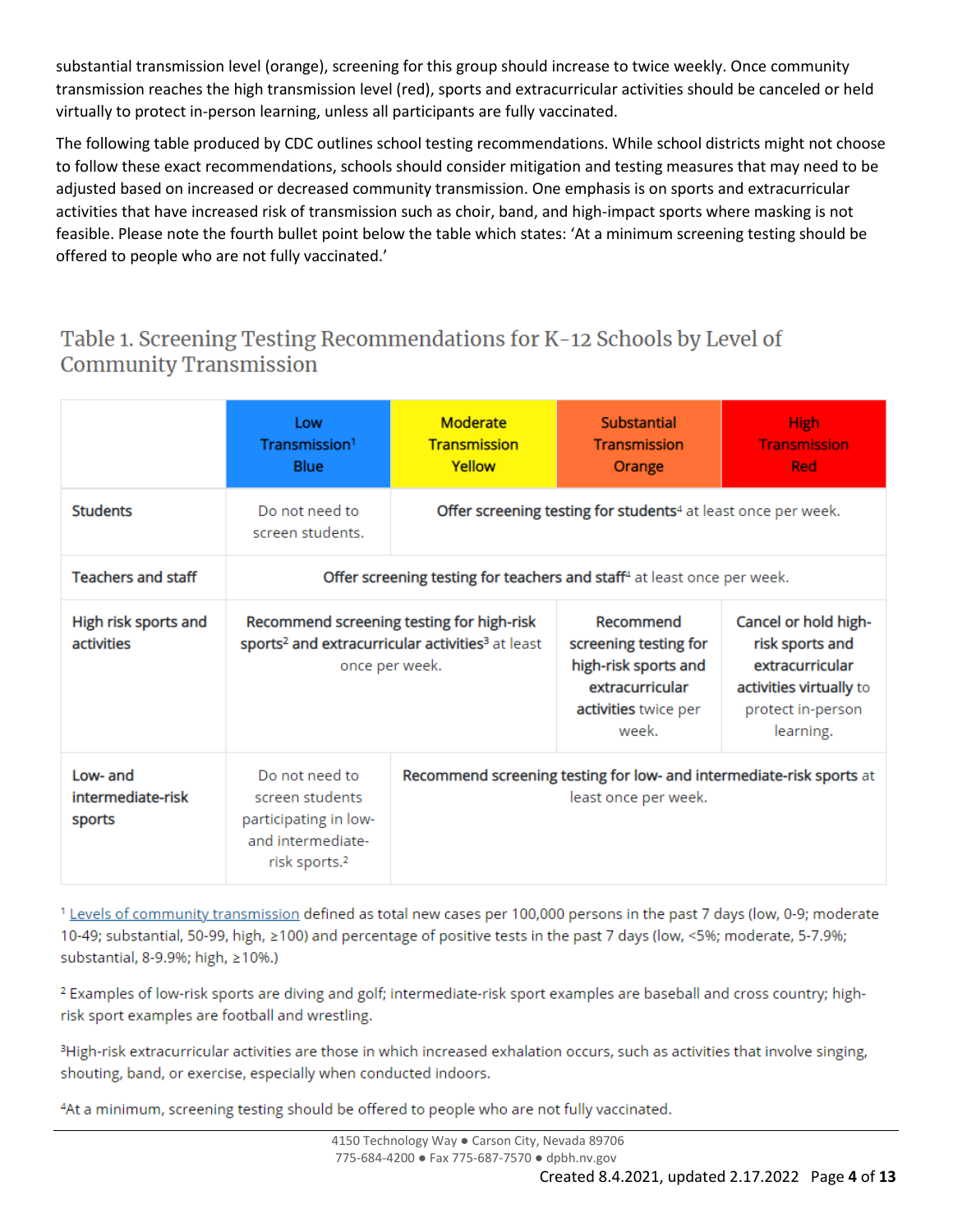## Ventilation

Improving ventilation is an important COVID-19 prevention strategy that can reduce the number of virus particles in the air. Along with other preventive strategies, including wearing a well-fitting facemask, bringing fresh outdoor air into a building helps keep virus particles from concentrating inside. This can be done by opening multiple doors and windows, using child-safe fans to increase the effectiveness of open windows, and making changes to the Heating, Ventilation, and Air Conditioning (HVAC) or air filtration systems. More information can be found here:

<https://www.cdc.gov/coronavirus/2019-ncov/community/schools-childcare/ventilation.html>

During transportation, open or crack windows in buses and other forms of transportation, if doing so does not pose a safety risk. Keeping windows open a few inches improves air circulation.

## Hand Washing and Respiratory Etiquette

People should practice handwashing and respiratory etiquette (covering coughs and sneezes) to keep from getting and spreading infectious illnesses, including COVID-19. Schools can monitor and reinforce these behaviors and provide adequate handwashing supplies.

- Teach and reinforce handwashing with soap and water for at least 20 seconds.
- Remind everyone in the facility to wash hands frequently and assist young children with handwashing.
- If handwashing is not possible, use hand sanitizer containing at least 60% alcohol (for teachers, staff, and older students who can safely use hand sanitizer). Hand sanitizers should be stored up, away, and out of sight of young children and should be used only with adult supervision for children under 6 years of age.
- Schools should avoid or minimize shared items between students and staff. Shared items must be disinfected frequently.

More information can be found here[: https://www.cdc.gov/coronavirus/2019-ncov/community/schools-childcare/clean](https://www.cdc.gov/coronavirus/2019-ncov/community/schools-childcare/clean-disinfect-hygiene.html)[disinfect-hygiene.html](https://www.cdc.gov/coronavirus/2019-ncov/community/schools-childcare/clean-disinfect-hygiene.html)

### Stay Home When Sick

Students, teachers, and staff who have symptoms of infectious illness, such as influenza or COVID-19, should stay home. Staying home when sick with COVID-19 is essential to keep COVID-19 infections out of schools and prevent spread to others. Schools should allow flexible, non-punitive, and supportive paid sick leave policies and practices that encourage sick workers to stay home without fear of retaliation, loss of pay, or loss of employment level and provide excused absences for students who are sick. Employers should ensure that workers are aware of and understand these policies.

Schools should educate teachers, staff, and families about when they and their children should stay home and when they can return to school. During the COVID-19 pandemic it is essential that parents keep children home if they are showing signs and symptoms of COVID-19 and get them tested. Schools should ensure parents know how to report excused absences when their child has COVID-19 symptoms and/or a COVID-19 exposure.

### <span id="page-4-0"></span>Quarantine

On January 4, 2022 CDC updated [COVID-19 isolation and quarantine recommendations](https://www.cdc.gov/coronavirus/2019-ncov/your-health/quarantine-isolation.html) with shorter isolation (for asymptomatic and mildly ill people) and quarantine periods of 5 days to focus on the period when a person is most infectious, followed by continued masking. On February 1, 2022, DHHS modified the exposure definition as follows:

**Masked** contact in a K-12 setting is no longer considered an exposure regardless of distancing. The focus for contact tracing should be on identifying high-risk, indoor, unmasked exposures most likely to result in transmission. Schools that have implemented universal masking among staff and students will continue to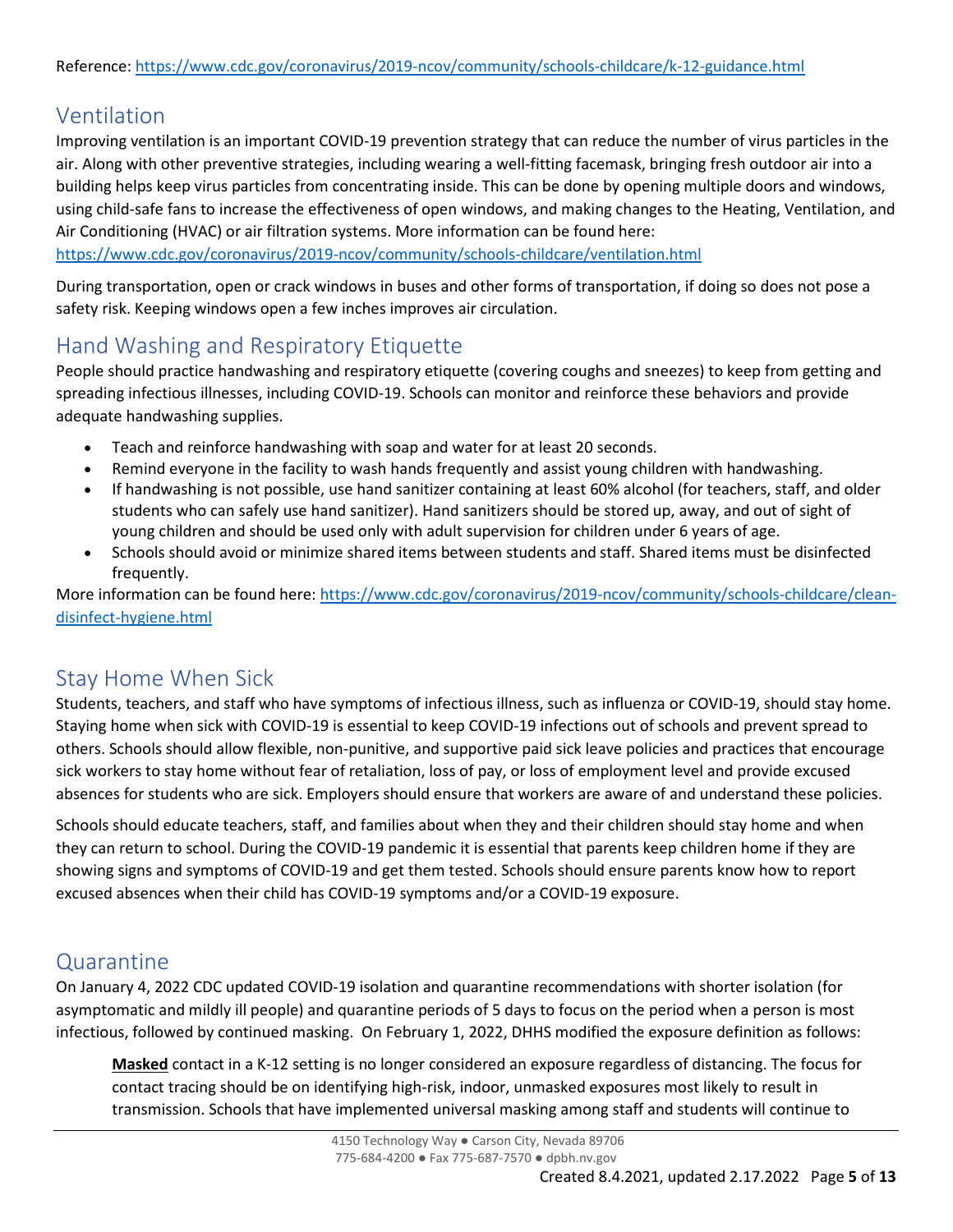perform contact tracing for exposures that occur during indoor unmasked exposures like snack or lunch breaks, unmasked indoor extracurricular encounters, and sports. Schools should consider the development of stable lunch cohorts (table groups, lunch bunches and other group situations). If a case occurs within an indoor unmasked cohort, the entire cohort group may be considered exposed (e.g., an assigned lunch or extracurricular group may all be considered exposed if a positive case occurs within the group). Stable cohorts significantly reduce the burden of contact tracing.

Schools that have implemented universal masking only among staff, will need to assess each exposure based upon masked status. For example, if a COVID-19 positive staff member that was appropriately wearing a mask was in contact with another masked staff member, that would no longer be considered an exposure. However, if that positive staff member was appropriately masked and had indoor contact with an unmasked student, that would be considered an exposure and contact tracing and quarantine procedures must be followed.

The CDC close contact definition is below, **which can be superseded by the updated DHHS exposure definition (as outlined above) for those that meet the criteria to do so**:

**Close Contact Through Proximity and Duration of Exposure:** Someone who was within 6 feet of an infected person (laboratory-confirmed or a clinically compatible illness) for a cumulative total of 15 minutes or more over a 24-hour period (for example*, three individual 5-minute exposures for a total of 15 minutes).* An infected person can spread SARS-CoV-2 starting from 2 days before they have any symptoms (or, for asymptomatic patients, 2 days before the positive specimen collection date), until they meet criteria for discontinuing home isolation.

**Exception**: In the K–12 indoor classroom setting or a structured outdoor setting where mask use can be observed (i.e., holding class outdoors with educator supervision), the close contact definition *excludes* students who were between 3 to 6 feet of an infected student (laboratory-confirmed or a clinically compatible illness) if both the infected student and the exposed student(s) correctly and consistently wore well-fitting masks the entire time.

#### **WHO NEEDS TO QUARANTINE:**

People who have come into close contact with someone with COVID-19 and are in one of the following groups **need** to quarantine:

- People who are ages 18 and older and completed the *[primary series](https://www.cdc.gov/coronavirus/2019-ncov/vaccines/stay-up-to-date.html)* of recommended vaccine, but have not received a [recommended](https://www.cdc.gov/coronavirus/2019-ncov/vaccines/booster-shot.html) booster shot when eligible.
- People who are 18 years and older who received the single-dose Johnson & Johnson vaccine (completing the primary series) over 2 months ago and have not received a [recommended](https://www.cdc.gov/coronavirus/2019-ncov/vaccines/booster-shot.html) booster shot.
- People who are not vaccinated or have not completed a [primary vaccine series.](https://www.cdc.gov/coronavirus/2019-ncov/vaccines/stay-up-to-date.html)

Quarantine starts the day of last known contact to a positive individual (day 0) and lasts for five days. For example, if the last known exposure was Friday (day 0), the student or staff could return to school after five days, or on Thursday (day 6) if no symptoms have developed. Upon return, the student or staff must wear a well-fitting mask for a minimum of five additional days within schools that have not implemented universal masking, or continue wearing the mask in schools that require universal masking. More information[: https://www.cdc.gov/coronavirus/2019-ncov/community/schools](https://www.cdc.gov/coronavirus/2019-ncov/community/schools-childcare/k-12-contact-tracing/about-quarantine.html)[childcare/k-12-contact-tracing/about-quarantine.html](https://www.cdc.gov/coronavirus/2019-ncov/community/schools-childcare/k-12-contact-tracing/about-quarantine.html)

#### **WHO DOES NOT NEED TO QUARANTINE:**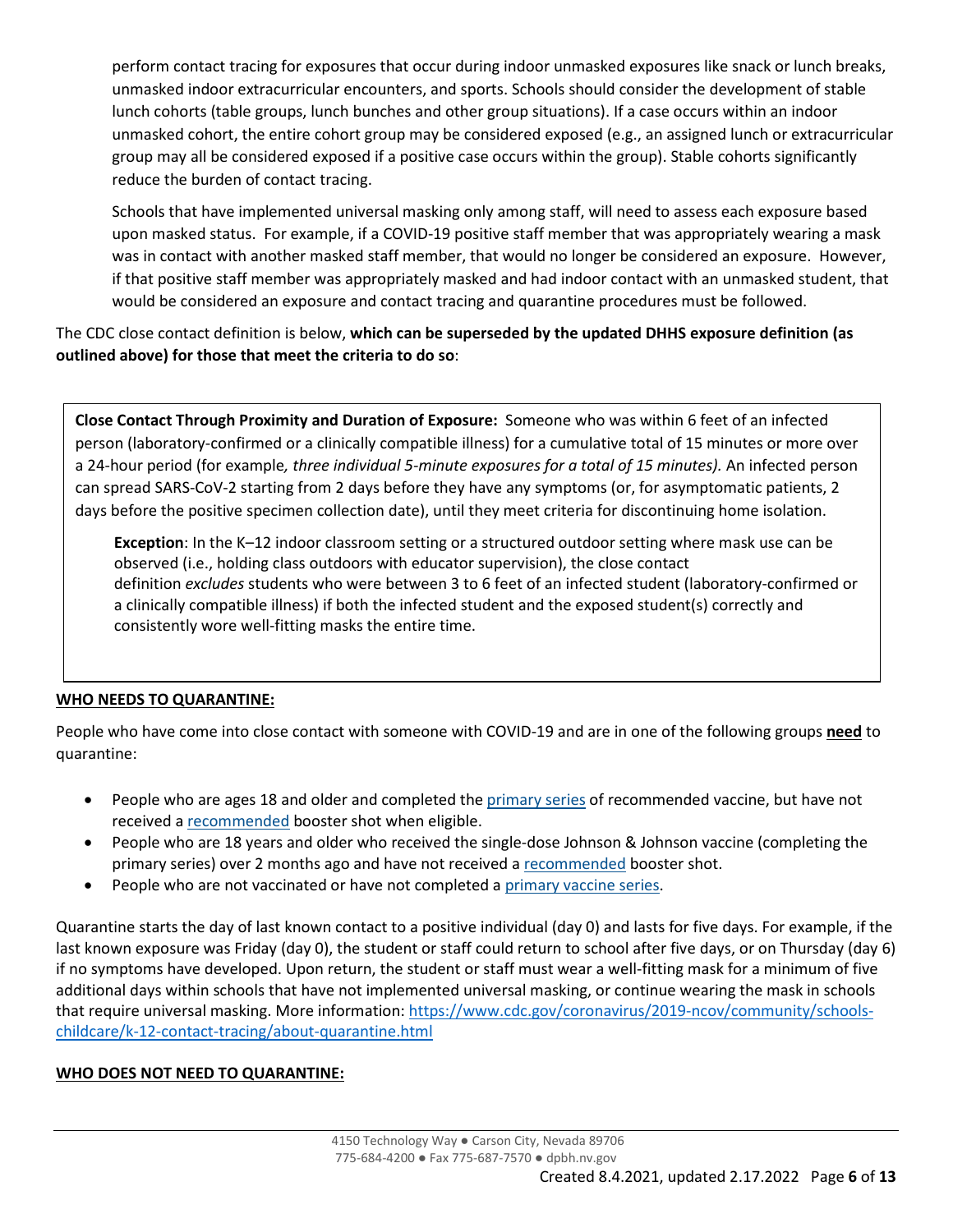People who have come into close contact with someone with COVID-19 and are in one of the following groups **do not**  need to quarantine:

- Age 18 or older and have received all [recommended vaccine doses,](https://www.cdc.gov/coronavirus/2019-ncov/vaccines/booster-shot.html) including [boosters](https://www.cdc.gov/coronavirus/2019-ncov/vaccines/booster-shot.html) and [additional primary](https://www.cdc.gov/coronavirus/2019-ncov/vaccines/recommendations/immuno.html)  [shots](https://www.cdc.gov/coronavirus/2019-ncov/vaccines/recommendations/immuno.html) for some immunocompromised people.
- Students 12-17 years old who have completed their [primary vaccine series](https://www.cdc.gov/vaccines/covid-19/clinical-considerations/covid-19-vaccines-us.html?CDC_AA_refVal=https%3A%2F%2Fwww.cdc.gov%2Fvaccines%2Fcovid-19%2Finfo-by-product%2Fclinical-considerations.html#children) but have not yet received all [eligible](https://www.cdc.gov/coronavirus/2019-ncov/vaccines/stay-up-to-date.html)  [boosters.](https://www.cdc.gov/coronavirus/2019-ncov/vaccines/stay-up-to-date.html) This is to allow time for students to catch up with the [latest recommendations](https://www.cdc.gov/coronavirus/2019-ncov/vaccines/stay-up-to-date.html) and to minimize disruption to in-person learning.
- Age 5-11 years and completed the [primary series](https://www.cdc.gov/vaccines/covid-19/clinical-considerations/covid-19-vaccines-us.html?CDC_AA_refVal=https%3A%2F%2Fwww.cdc.gov%2Fvaccines%2Fcovid-19%2Finfo-by-product%2Fclinical-considerations.html#children) of COVID-19 vaccines.
- Anyone who has had confirmed COVID-19 within the last 90 days (who tested positive using a [viral test,](https://www.cdc.gov/coronavirus/2019-ncov/symptoms-testing/testing.html) meaning a positive PCR or an antigen test. Antibody tests do not count).
- Students or staff who are participating in a school-sponsore[d Test to Stay Program.](#page-7-0)

These individuals should wear a [well-fitting mask](https://www.cdc.gov/coronavirus/2019-ncov/your-health/effective-masks.html) around others for 10 days from the date of the last close contact with someone with COVID-19 (the date of last close contact is considered day 0). They should also [get tested](https://www.cdc.gov/coronavirus/2019-ncov/testing/diagnostic-testing.html) at least 5 days after they last had close contact with someone with COVID-19 unless they had confirmed COVID-19 in the last 90 days and subsequently recovered. If they test positive or develop COVID-19 symptoms, they should follow the isolation instructions below.

## Isolation:

#### <span id="page-6-1"></span>**ISOLATION (FOR THOSE THAT TEST POSITIVE FOR COVID-19):**

Any individual who tests positive for COVID-19, regardless of whether they are symptomatic and regardless of whether they are vaccinated or boosted, must isolate at home for a minimum of 5 days. If they are asymptomatic or have resolving symptoms\* after 5 days, they can discontinue isolation but must continue to wear a [well-fitting mask](https://www.cdc.gov/coronavirus/2019-ncov/prevent-getting-sick/about-face-coverings.html) around others for 5 additional days within schools that have not implemented universal masking, or continue wearing the mask in schools that require universal masking. **CDC states that if students or staff are unable or unwilling to wear a mask when around others after day 5, they should continue to isolate for a full 10 days.[4](#page-6-0)**

#### **\*DHHS defines resolving symptoms as:**

At least 24 hours have passed with no fever and without the use of fever-reducing medicine; and other symptoms are improving (loss of taste and smell might last for weeks or months after recovery but should not delay ending isolation).

#### **When does Isolation start?**

- If you are asymptomatic (never develop [symptoms](https://www.cdc.gov/coronavirus/2019-ncov/symptoms-testing/symptoms.html)), day 0 is the day you were tested (not the day you received your positive test result), and day 1 is the first full day following the day you were tested. People who never develop symptoms should isolate for a full 5 days after their first positive COVID-19 test (i.e., days 0 through 5). Wear a [well-fitting mask](https://www.cdc.gov/coronavirus/2019-ncov/prevent-getting-sick/about-face-coverings.html) for 10 days following your positive test result (if asymptomatic) to limit spread when around others at home and in public. If you develop symptoms soon (i.e., within a week) after your positive test result, the clock restarts at day 0 on the day of symptom onset. **CDC states that if students or staff are unable or unwilling to wear a mask when around others after day 5, they should continue to isolate for a full 10 days.**
- If you have symptoms, day 0 of isolation is the day of symptom onset, regardless of when you tested positive, and day 1 is the first full day following the day your symptoms started. Persons with symptoms should isolate for a full 5 days after symptom onset (i.e., days 0 through 5) and until symptoms have improved. If you

<span id="page-6-0"></span><sup>4</sup> <https://www.cdc.gov/coronavirus/2019-ncov/your-health/quarantine-isolation.html>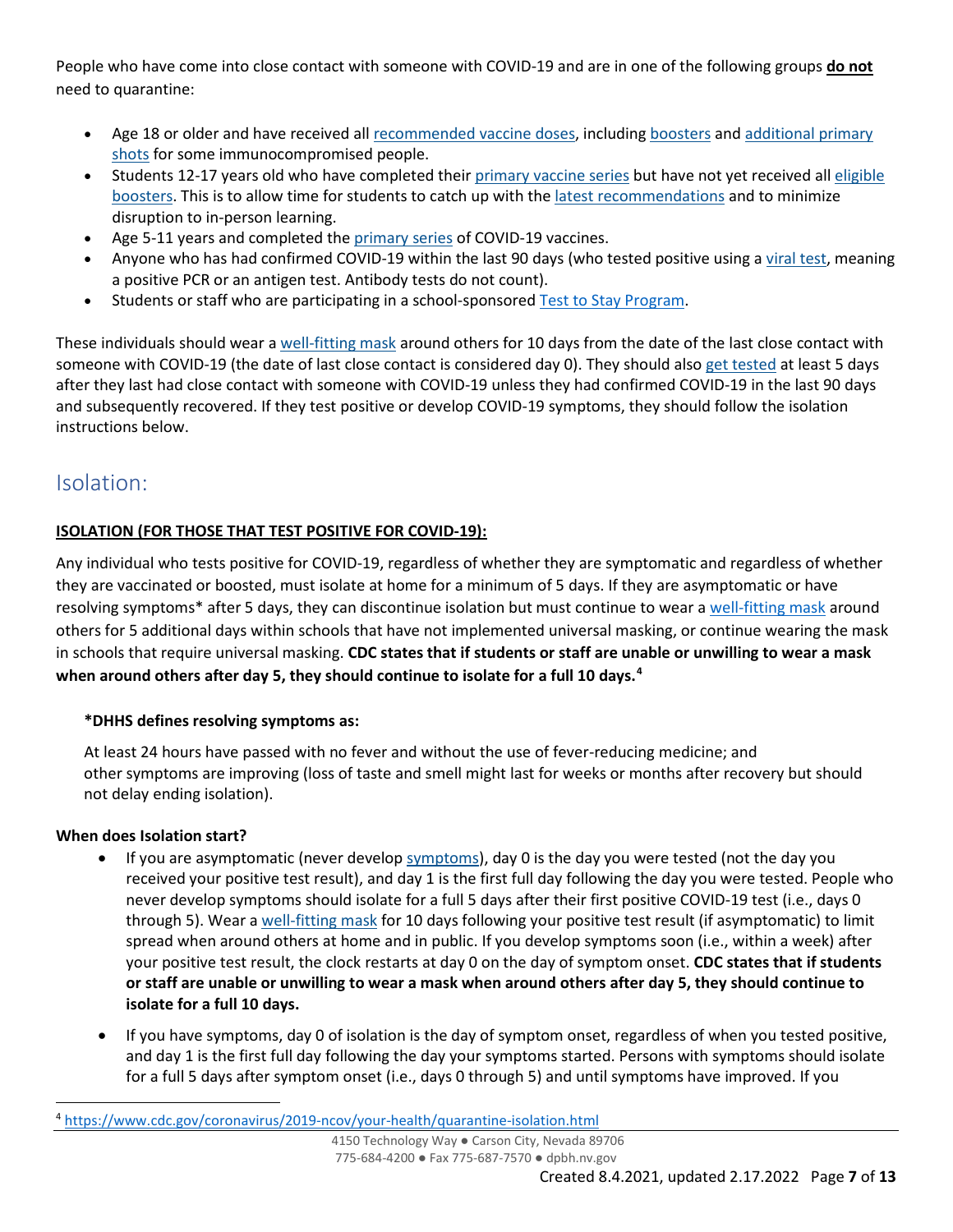continue to have fever or your other symptoms have not improved after 5 days of isolation, you should wait to end your isolation until you are fever-free for 24 hours without the use of fever-reducing medication and your other symptoms have improved. Wear a [well-fitting mask](https://www.cdc.gov/coronavirus/2019-ncov/prevent-getting-sick/about-face-coverings.html) for 10 days following your onset of symptoms to limit spread to others in the home or other close contacts.

\*\*\*Health care personnel within schools, such as school nurses and clinical aides, may utilize CDC's isolation and quarantine recommendations specific to health care personnel to address staffing challenges: [https://www.cdc.gov/coronavirus/2019-](https://www.cdc.gov/coronavirus/2019-ncov/hcp/index.html)ncov/hcp/index.html.

### Exclusion

#### **EXCLUSION CRITERIA FOR SYMPTOMATIC PERSONS THAT HAVE NOT TESTED POSITIVE FOR COVID-19:** If a

student or staff member develops [signs of COVID-19](#page-8-0) while at school, separate the symptomatic person away from others at a distance of at least six feet (6') until the ill person can leave. Ensure students have proper supervision.

- While waiting to leave school, the individual with symptoms should wear a well-fitting mask if tolerated.
- Circulate the air and clean and disinfect the areas where the person was after they leave.
- Create a list of all (students and staff) who could have been exposed (contacts).

After exclusion for symptoms, the student or staff member should be tested for COVID-19. If the test returns positive, [isolation guidance](#page-6-1) should be followed.

The following are guidelines for when a student or staff member can return to school for situations that may arise if it is not possible to do a COVID-19 test OR there is a negative lab result:

- 1. A person that is symptomatic and does not have a COVID-19 test can return to school if:
	- At least 24 hours have passed without a fever (measured temperature of 100.4 F or greater) and *without* the use of fever reducing medications and an improvement of other symptoms. **AND**
	- At least 5 days have passed since the individual first displayed symptoms of COVID-19 **AND**
	- At least 5 days of well-fitted masking should be employed following recovery defined by the above scenarios.
- 2. A person that is symptomatic and has a different lab-confirmed diagnosis (e.g., RSV, flu, other) with either a negative COVID-19 test or COVID-19 testing was not performed can return to school if:
	- They follow protocol for their diagnosed illness (if applicable) **AND**:
	- At least 24 hours have passed without a fever (measured temperature of 100.4 F or greater) and *without* the use of fever reducing medications and an improvement of other symptoms.

## <span id="page-7-0"></span>Case Reporting and Contact Tracing

Any instances of students or staff having tested positive for COVID-19 must be put in isolation and reported to the appropriate public health authority immediately. In addition, **any increase or clusters of students or staff reporting symptoms consistent with COVID-19 in the absence of being tested, should also be put on isolation and reported to the appropriate public health authority immediately:**

- Southern Nevada Health District (SNHD): (702) 759-0925 (24 hours), or [schoolcovid@snhd.org](mailto:schoolcovid@snhd.org)
- Washoe County Health District (WCHD): (775) 328-2447 (24 hours), Fax (775) 328-3764, or [epicenter@washoecounty.us](mailto:epicenter@washoecounty.us)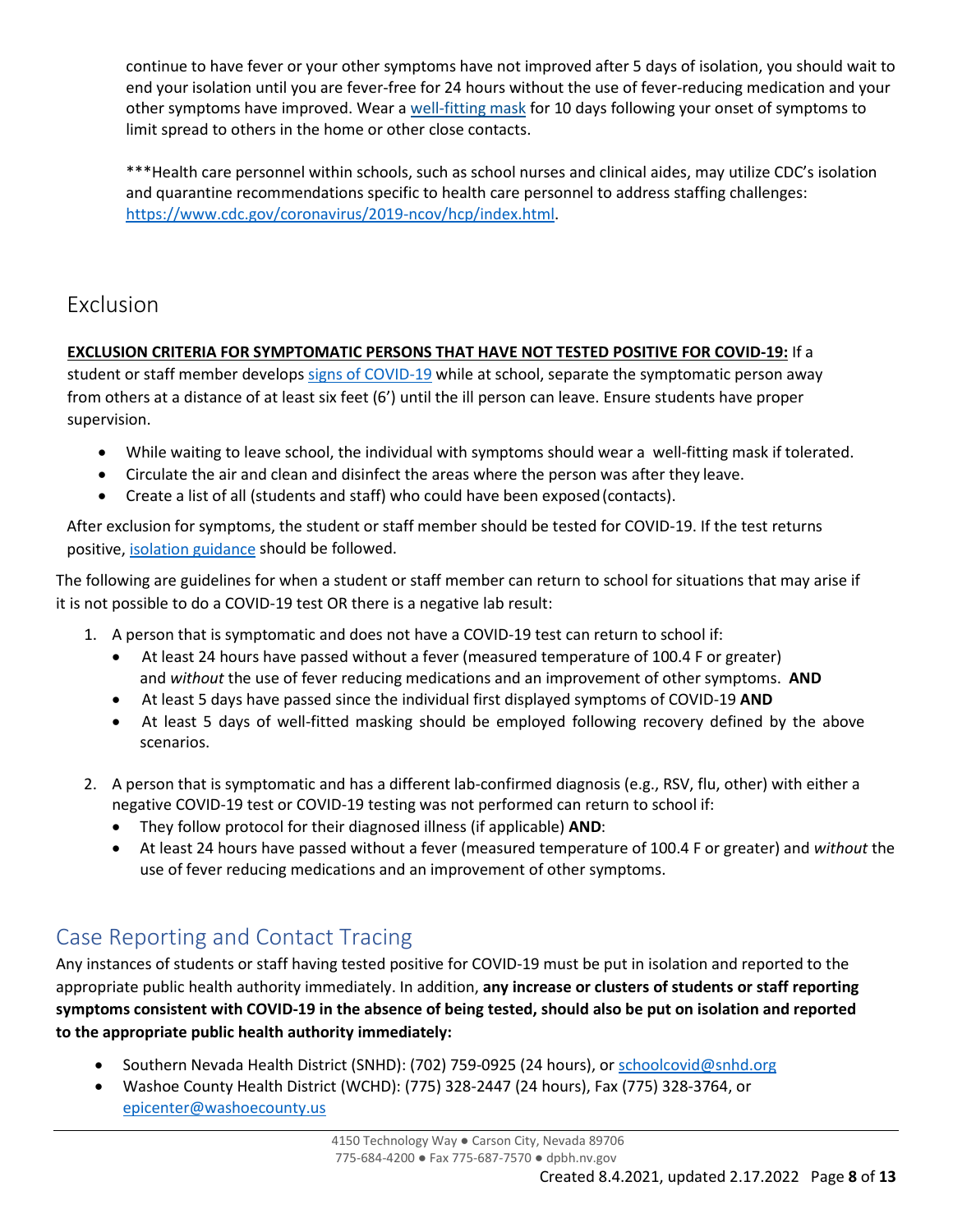- Carson City Health and Human Services (CCHS) which also includes the quad counties (Carson, Lyon, Douglas and Storey): (775)-887-2190 (24 hours)
- Nevada Division of Public and Behavioral Health (DPBH): (775) 684-5911 (M-F 8:00 AM to 5:00 PM); (775) 400- 0333 (after hours), Fax (775) 684-5999, o[r dpbhschoolcases@health.nv.gov](mailto:dpbhschoolcases@health.nv.gov) (All other counties)

Any COVID-19 outbreak declarations must be reported to your local public health authority immediately.

## Symptom Ascertainment and Health Checks

#### **Asking about Illness When Absences are Reported**

When a report of absence is received it is important for staff documenting the absence to inquire if the absence is related to illness. **If the absence is related to illness, it is essential for staff to inquire about specific symptoms.** This is a vital step in early identification of COVID-19 to ensure that sick students are isolated appropriately. It is recommended to follow a script so that symptom information is collected in a systematic fashion throughout the schools. While the individual taking the report is not expected to diagnose any specific condition, it is expected that the symptoms are logged, and basic exclusion criteria conveyed to the person reporting at the initial point of contact.

The key to successful ascertainment is staff training. Once symptoms information is gathered, the reports also need to be reviewed and tabulated by symptoms. If it is determined there is an increase in any predominant symptoms, a report needs to be made to Nevada Department of Health and Human Services (DHHS) Division of Public and Behavioral Health (DPBH) or appropriate local health authority listed above. An [example script](#page-8-0) is below.

#### **Ascertaining Illness While Students and Staff are in School**

School staff should be reminded to look for symptoms of illness and send symptomatic students to the school nurse or clinical aide for evaluation. The school nurse should report illnesses to the chief nurse, or school district or charter school designee for tracking and instructions in a timely manner. During a school outbreak, the chief nurse should report all illnesses and exclusions to DHHS-DPBH staff or appropriate local health authority listed above through the line list method (complete with all data elements) for each ill/excluded student or staff by the close of each day school is in session and the outbreak is ongoing.

In a school outbreak situation, staff must actively ask parent(s)/guardian(s) when students are dropped off (or ask students when they arrive at school) to ensure students have no signs or symptoms.

Individuals with COVID-19 have reported a wide variety of symptoms, which range from mild to severe illness. Symptoms may appear 2-14 days after exposure to the virus and may include:

<span id="page-8-0"></span>

| <b>Example School Script for Symptom Ascertainment</b>                                       |      |    |
|----------------------------------------------------------------------------------------------|------|----|
|                                                                                              |      |    |
| Name of Student: <u>____________________________</u>                                         |      |    |
| Date and Time Symptoms Started: Name of the Started of the Symptoms of the Symptoms Started: |      |    |
| <b>Specific Symptoms:</b>                                                                    |      |    |
| Do symptoms include fever?                                                                   | Yes. | No |
| Do symptoms include shortness of breath?                                                     | Yes. | No |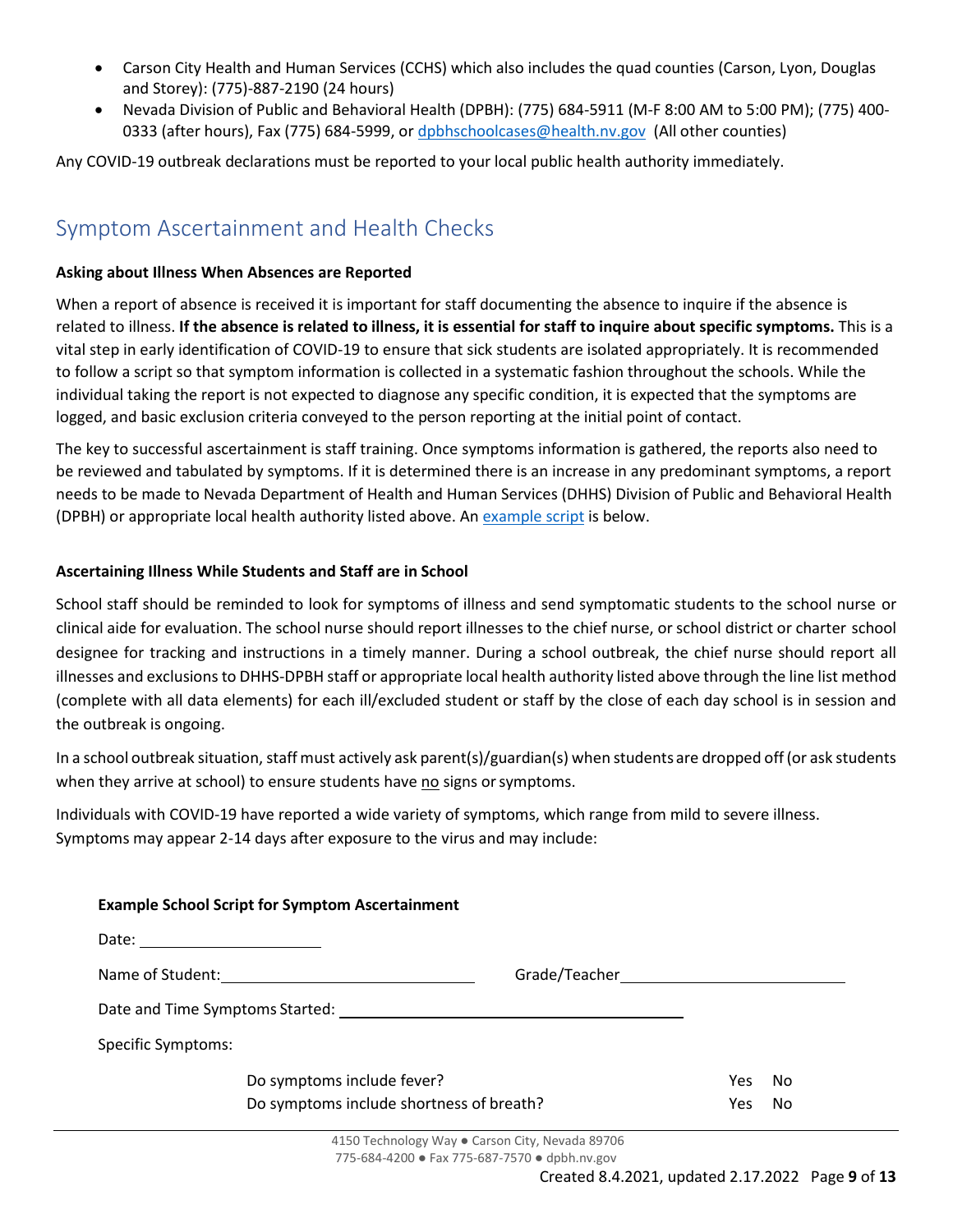| Do symptoms include cough?                      | Yes | No |
|-------------------------------------------------|-----|----|
| Do symptoms include fatigue?                    | Yes | No |
| Do symptoms include chills?                     | Yes | No |
| Do symptoms include nausea or vomiting?         | Yes | No |
| Do symptoms include diarrhea?                   | Yes | No |
| Do symptoms include headache?                   | Yes | No |
| Do symptoms include loss of taste and/or smell? | Yes | No |
| Do symptoms include sore throat?                | Yes | No |
| Do symptoms include congestion or runny nose?   | Yes | No |
| Do symptoms include muscle or body aches?       | Yes | No |

### <span id="page-9-0"></span>Test to Stay

Test to Stay (TTS) is a practice comprised of contact tracing and serial testing (testing that is sequentially repeated) to allow school-associated close contacts who are not fully vaccinated to continue in-person learning during their quarantine period. Contact tracing, testing, and masking of contacts during the full in-school quarantine period are integral to minimize risk of transmission. On December 17, 2021, the Centers for Disease Control and Prevention (CDC) released updated guidance to allow for TTS programs in conjunction with layered prevention strategies.<sup>[5](#page-9-1)</sup>

Nevada schools may choose to implement a TTS program for students, teachers, and staff. The following criteria are recommended to be met in order to participate in TTS:

- The close contact exposure must occur within the school setting only (ex: the school campus, school buses, and school based extracurricular activities, etc). Individuals with household exposures are not eligible to participate in TTS.
- Both the index case and school-based close contact had to be correctly and consistently masked<sup>[6](#page-9-2)</sup> during the entire exposure.
- The close contact must adhere to correct and consistent use of wearing a mask in the school setting (indoors, outdoors, and on school buses) while participating in TTS.
- The close contact must remain asymptomatic to attend in-person school while participating in TTS.
- Close contacts must agree to quarantine at home when not in school and adhere to CDC's quarantine guidance outside of the K-12 school setting.
- All students and staff within the school must adhere to physical distancing when feasible.
- Testing for close contacts is recommended to occur every other day (on days 1, 3, and 5 after exposure). If this is not feasible, testing must occur as soon as possible after the exposure and again on day 5. If testing is unavailable because day 5 is not a school day, testing must occur on the next scheduled school day.

Schools should work with their local public health authorities to design an appropriate test to stay that both reduces the risk of transmission and suits the unique needs and resource availability at a local level.

TST programs are not meant to replace any other mitigation measures and should be utilized as an additional layer in conjunction with all other prevention measures. In the event of an uncontrolled outbreak, the local public health authority may determine that TTS should be discontinued in order to reduce disease transmission and control the outbreak.

<span id="page-9-2"></span><span id="page-9-1"></span><sup>5</sup> https://www.cdc.gov/coronavirus/2019-ncov/science/science-briefs/transmission\_k\_12\_schools.html <sup>6</sup> https://www.cdc.gov/coronavirus/2019-ncov/prevent-getting-sick/about-face-coverings.html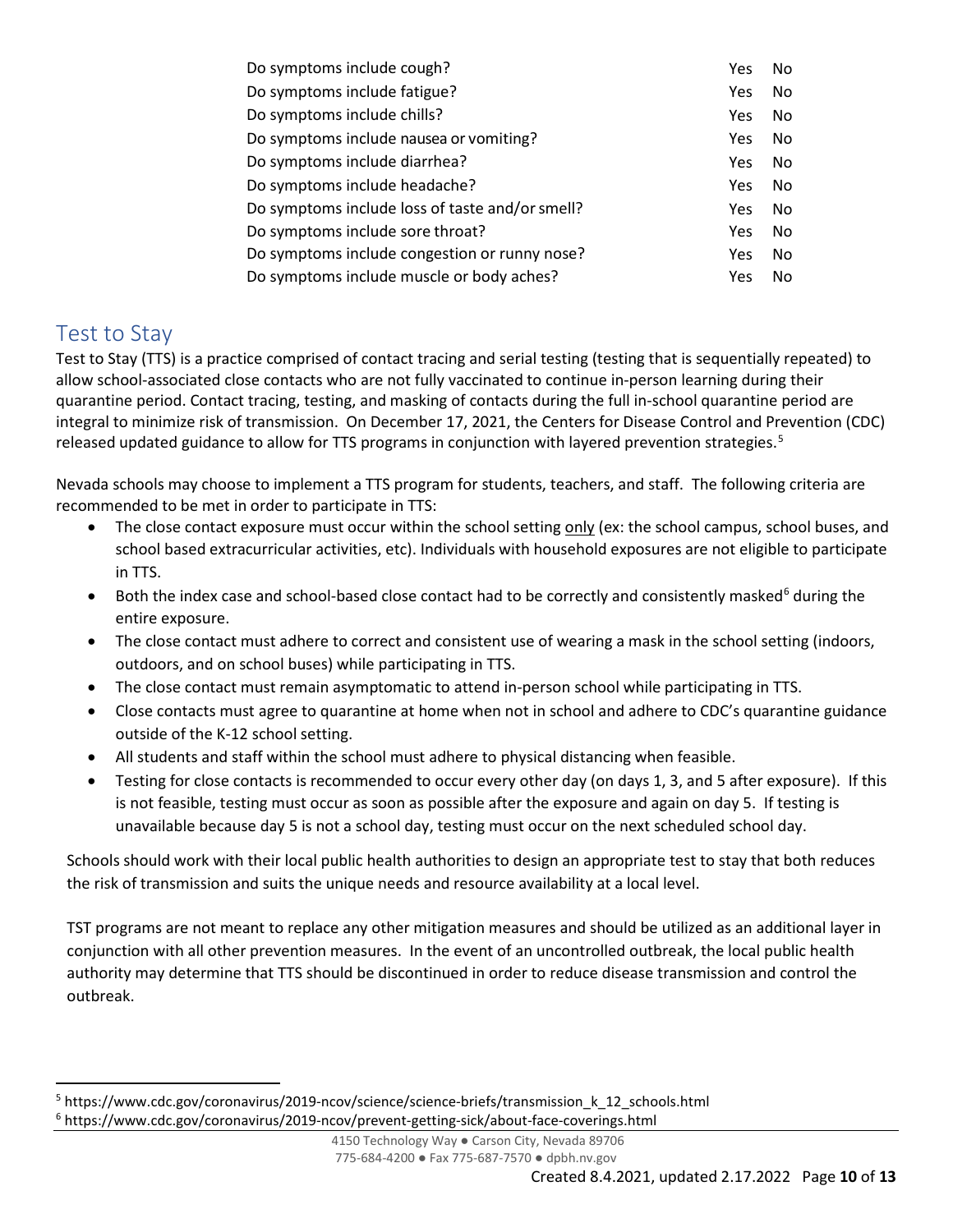TTS programs are implemented and overseen at the school level by designated school staff. Several considerations must be made when determining if implementation is feasible for each individual school or district:

- Availability of testing: School districts were provided CDC funding to stand up school-based testing programs through the Epidemiology and Laboratory Capacity (ELC) grant. School districts must ensure they have the appropriate testing resources and funding needed to implement a TTS program.
- Staffing: Determining which students both meet the criteria for TTS and choose this approach in lieu of standard quarantine, and the continuous follow-up on test accessibility, timing of testing and results may result in significant staff time. School districts must consider this and ways to increase staffing if needed to accomplish TTS implementation.

# Cleaning and Disinfecting

#### **Every Day**

Daily cleaning and disinfecting is usually enough to sufficiently remove potential virus that may be on surfaces. Please refer to the CDC document Cleaning and Disinfecting your Facility ([https://www.cdc.gov/coronavirus/2019](https://www.cdc.gov/coronavirus/2019-ncov/community/disinfecting-building-facility.html) [ncov/community/disinfecting-building-facility.html](https://www.cdc.gov/coronavirus/2019-ncov/community/disinfecting-building-facility.html)).

#### **When Someone is Sick:**

Close off areas used by the individuals with COVID-19 and wait as long as practical and ideally 24 hours before beginning cleaning and disinfection to minimize potential for exposure to respiratory droplets. The areas should be cleaned before it is put into use. Open outside doors and windows to increase air circulation in the area.

Cleaning staff should clean and disinfect all areas (e.g., offices, bathrooms, and common areas) used by the ill persons, focusing especially on frequently touched surfaces (e.g. doorknobs, drinking faucets, keyboards, touchscreens, and hallway handrails).

Staff/personnel should ensure that desk surfaces are cleared of items at the end of the day to facilitate janitorial staff's ability to rapidly disinfect surfaces without having to remove student and teachers' possessions. If surfaces are dirty, they should be cleaned using a detergent or soap and water prior to disinfection.

- For disinfection, most common EPA-registered household disinfectants should be effective. A list of products that are EPA-approved for use against the virus that causes COVID-19 is available at [https://www.epa.gov/pesticide](https://www.epa.gov/pesticide-registration/list-n-disinfectants-use-against-sars-cov-2-covid-19)[registration/list-n-disinfectants-use-against-sars-cov-2-covid-19.](https://www.epa.gov/pesticide-registration/list-n-disinfectants-use-against-sars-cov-2-covid-19) **Follow the manufacturer's instructions for all cleaning and disinfection products (e.g., concentration, application method and contact time, etc.).**
- Additionally, diluted household bleach solutions can be used, if appropriate, to disinfect surfaces. Follow manufacturer's instructions for application and proper ventilation. Check to ensure the product is not past its expiration date. Never mix household bleach with ammonia or any other cleanser. Unexpired household bleach will be effective against coronaviruses when properly diluted. Prepare a bleach solution by mixing **½ cup of bleach per one gallon of water**.
- Avoid using splash-less, color-fast, or bleach with fragrance as those include additives that make them unsafe for food contact surfaces as some districts and schools may be using classrooms for nutrition services.

## Closure of Rooms and School Buildings

During outbreaks, closure of rooms and school buildings may be necessary to reduce the risk of spread of illness. Rooms are closed based on the need to sanitize and eliminate close contact exposures. If several rooms are affected in a building, the entire building may be closed. If there is substantial risk of spread of contagion or severe illness, the school building may be closed. The requirement to close and the extent and length of closure of a room or school depends on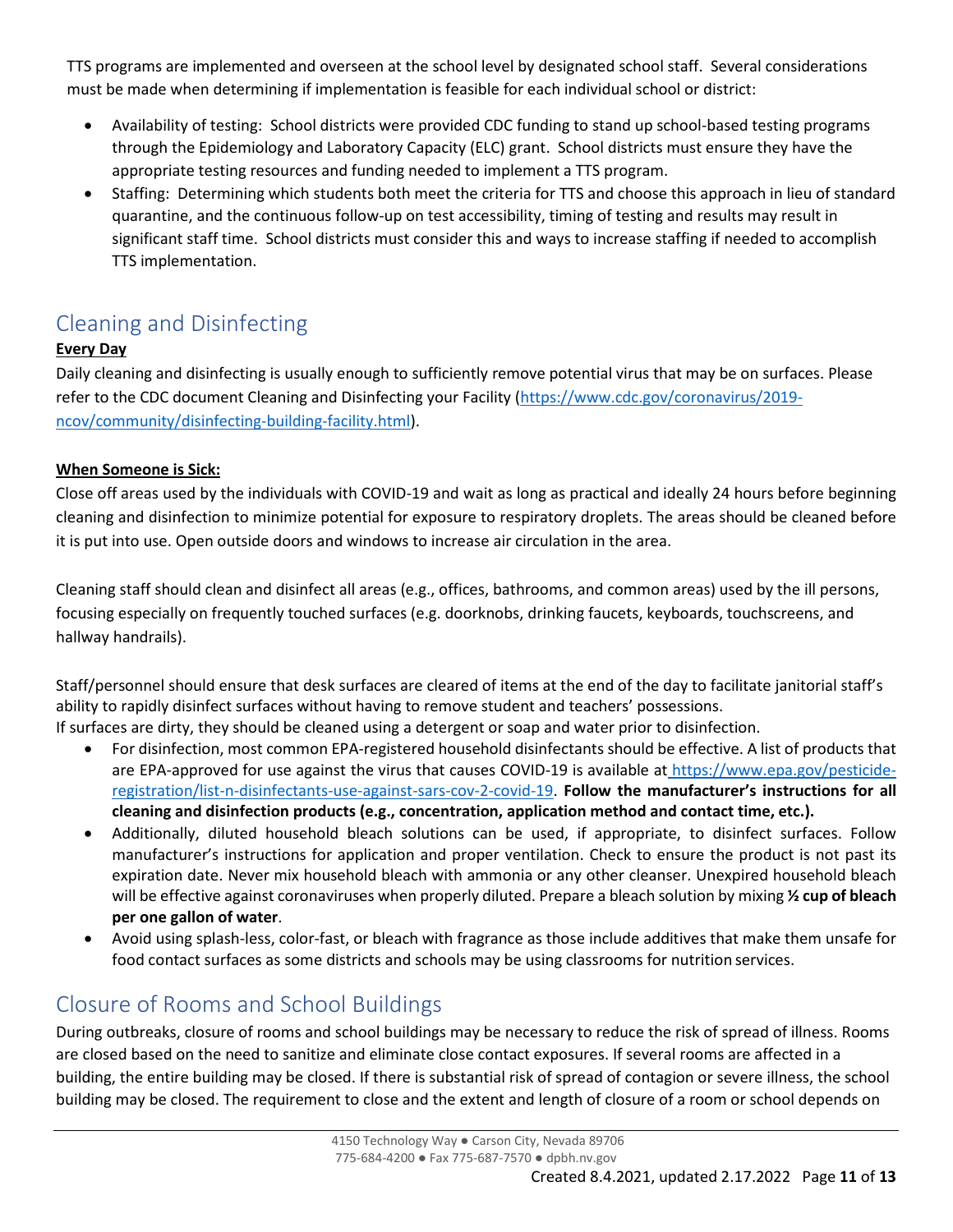the specific illness and measures that must be taken to control the spread of illness and ensure the safety of students, staff, their families, and the community. The following applies:

- **Closure of Rooms**  For any vomiting or fecal incidents in a classroom or other areas, the classroom or area shall also be closed and sanitized prior to being reoccupied. During outbreaks, rooms may be closed by DHHS or the school district superintendent if cases are linked to room occupancy or if the layout of the room does not allow for adherence to CDC guidelines to control and prevent the spread of infection. In all cases, rooms must be sanitized following protocol for the specific illness.
- **Closure of School Buildings**  For any infectious disease, a school building may be closed as necessary to control the spread of illness throughout the school site. School buildings shall be closed under the followingcriteria:
- Directives from the Governor of the State of Nevada, Nevada DHHS, or determinations by the school district superintendent or charter school leader.
- Indeterminate or high risk of school-wide exposures to highly infectious diseases or diseases with high risk of serious illness such as COVID-19, Pertussis, or Norovirus. Schools may also be closed for uncontrolled outbreaks exceeding 30 days.

For outbreaks such as COVID-19, levels of school building closure may depend on the ability to occupy the school site at a limited occupancy and ensure the required social distancing is adhered to.

Sanitizing protocols will be implemented in sections of the school that are open during an outbreak. As a supplemental measure to sanitizing affected rooms and areas, increase of airflow is recommended and can be accomplished by opening doors and windows and changing filters in the HVAC system. If a room is closed, change all air filters in that room's HVAC system and if a building is closed, all air filters in the buildings. The length of closure will be determined by potential exposures as indicated by case reports and contact tracing.

During a school building closure, it may be necessary for some staff and students to occupy buildings. Such occupancy is allowable as long as protocols to reduce exposure and spread of illness are being followed. The closure of school buildings will likely be followed by the suspension of athletic events and school gatherings both on and off campus to control for person-to-person spread. Communication with families and the community is crucial to ensure that they understand the reason for the closure and what is being done to address the outbreak.

## **Outbreaks**

Schools with COVID-19 mitigation plans that have been approved by their local health authority will be responsible to implement their own plans, declare outbreaks, implement the outbreak mitigation measures as defined in their approved plans, and determine when outbreaks are over. Schools without approved plans will continue to have the public health authority within the school's jurisdiction monitor the school outbreaks daily and compile the line list data daily to determine if the spread of COVID- 19 is slowing or has discontinued within the school. In addition, outbreaks will be declared over by the public health authority when baseline of COVID-19 illness has been achieved for two incubation periods (28 days).

Per Directive 052, if the local public health authority becomes aware of a school that is experiencing an outbreak and has not implemented the agreed upon mitigation measures, the local public health authority may require the mandatory and immediate use of face covering for all students and staff in the affected school building(s) and any additional mitigation measures deemed necessary by the local health authority.

**Previous updates to this document:**